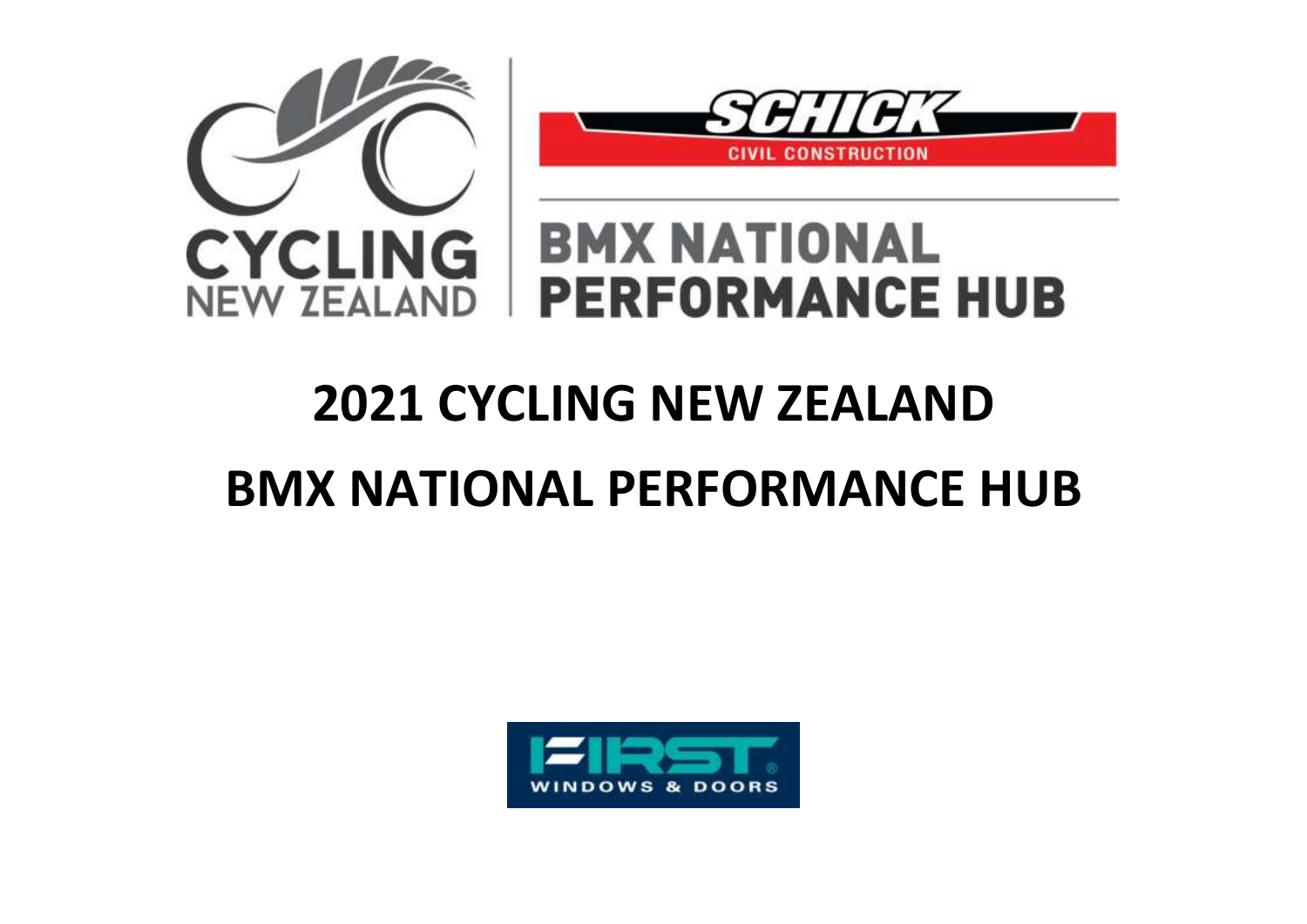#### **BMX NATIONAL PERFORMANCE HUB – CYCLING NEW ZEALAND**

#### **ESTABLISHMENT OF NATIONAL BMX HUB: WHAT IS THE HUB?**



#### **Established:**

The Cycling New Zealand National BMX Hub was launched in May 2018

**Goals:**

To enable riders to take the next development step. To enable athletes to lay foundations while gaining knowledge and understanding what will be required of them when entering a high performance system, program/space.

**Age Targeted:**

UCI 16 – UCI 22 (understanding that landscapes change and move)

- **•** Space Capacity: 10-14 rider's total
- **Cost:**

\$300 annual fee

**Resources delivered:**

#### *Compulsory:*

- Workshop attendance (Nutrition, performance psychology, social media etc.)
- School holiday training camps
- Individual performance plans (IPP)
- Testing data both in the gym and on the track
- 2 x BMX Track training sessions with the team (If Waikato based). If non Waikato based, these sessions are optional

#### *Optional:*

- BMX coach
- Strength and Conditioning coach
- Training Programs (Sprints, Track, Watt Bike, Gym)
- International race attendance with the team
- Attend 2 Gym sessions per week (Waikato based)

#### *Not supplied:*

- Physio
- Doctors/medical
- One on one Nutrition, psych, athlete life.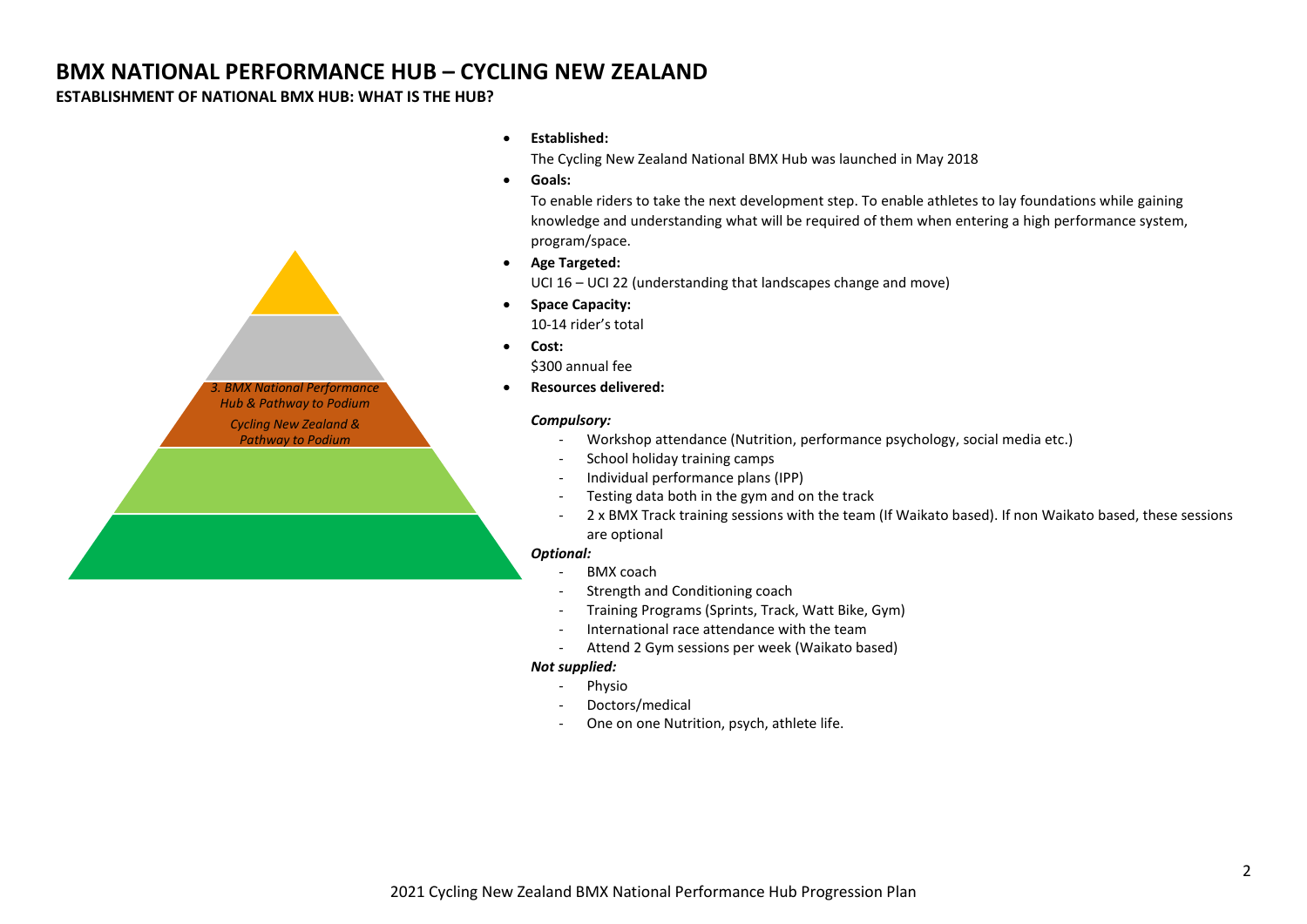#### **UNDERSTANDING THE DEVELOPMENT SPACE:**

With this area being created, multiple aspects will be accounted for within the development space. If one is to truly understand the development space, multiple factors need to be considered when inviting athletes to be a part of this program. As per the KPI/Identification process stated below, athletes are recognised on past/current results, performances, physical measures, professionalism, psychological measures, attitudes, positivity, tactical smarts and more. However, most importantly within a highly skilled pressure based sport such as BMX, skill acquisition is considered the MOST central KPI within this space; as skills along with tactical smarts, are the only true measure of importance.

#### **PATIENCE**

Further, research proves that athlete development happens over time and does not occur in the short term. Therefore to give an athlete an honest opportunity at their own development, 2-3 years focus is required. Imperative for consideration are athletes and or riders who have been through 2-3 years of current HPSNZ (P2P or carding), overseas and/or Hub style systems, where athlete development is at the forefront.

The overarching aspects to consider would be weather the rider is showing a rise in the above factors of athlete development? Is the rider engaged in the program? Is the rider developing towards positive international performances?

#### **CONSIDERING LATER DEVELOPMENT**

Within international racing, what needs to be highlighted is the transfer rate of which 15+ age groups transfer into junior championship classes, then into Elite championship classes by way of success and or result based performances.

For males, there are only 8 male and 10 female examples of riders who have had a significant success rate throughout their development on a world stage and into Elite. The question really remains, not considering the aforementioned riders, how many other riders have transferred through age groups outside of that? Hundreds, potentially thousands.

With females, this is a little different due to the smaller amount of numbers on a world stage. A higher successful transfer rate is seen through the age groups with their limiting factor being skill based. With this in mind, race performances are only a very small piece of the development puzzle.

#### **RECOGNISING SKILLSET IMPORTANCE IN DEVELOPMENT**

When highlighting BMX racing skills, what is known, is the skills needed such as jumping and manualing is crucial to one's performance. These skills among various others are on a slower development timeline than other aspects such as the physical component. Fundamental skills needed within BMX racing takes time, on average, between 4-5 years to develop, and another 1-2 years to master. Physical signs of improvement can be seen within 12 – 24 weeks of physical based training. While there are outliers, this is an expert agreed upon model. Therefore, BMX racing skills and tactics are critical aspects considered within development spaces.

#### **BEHAVIOURS**

If athletes are to transfer through development spaces into high performance structures within the sport, there are clear high levels of expectation when it comes to high ability and overall professionalism.

Within the development spaces, multiple levels of behaviours, standards and professionalism will be assessed and built in to allow the maturity level captured of 15+ to be moulded into best preparing them for high performance. Multiple factors can impact this but what is key, is the need to develop, maintain behaviours, standards and professionalism both on and off the bike and in one's competitive performance.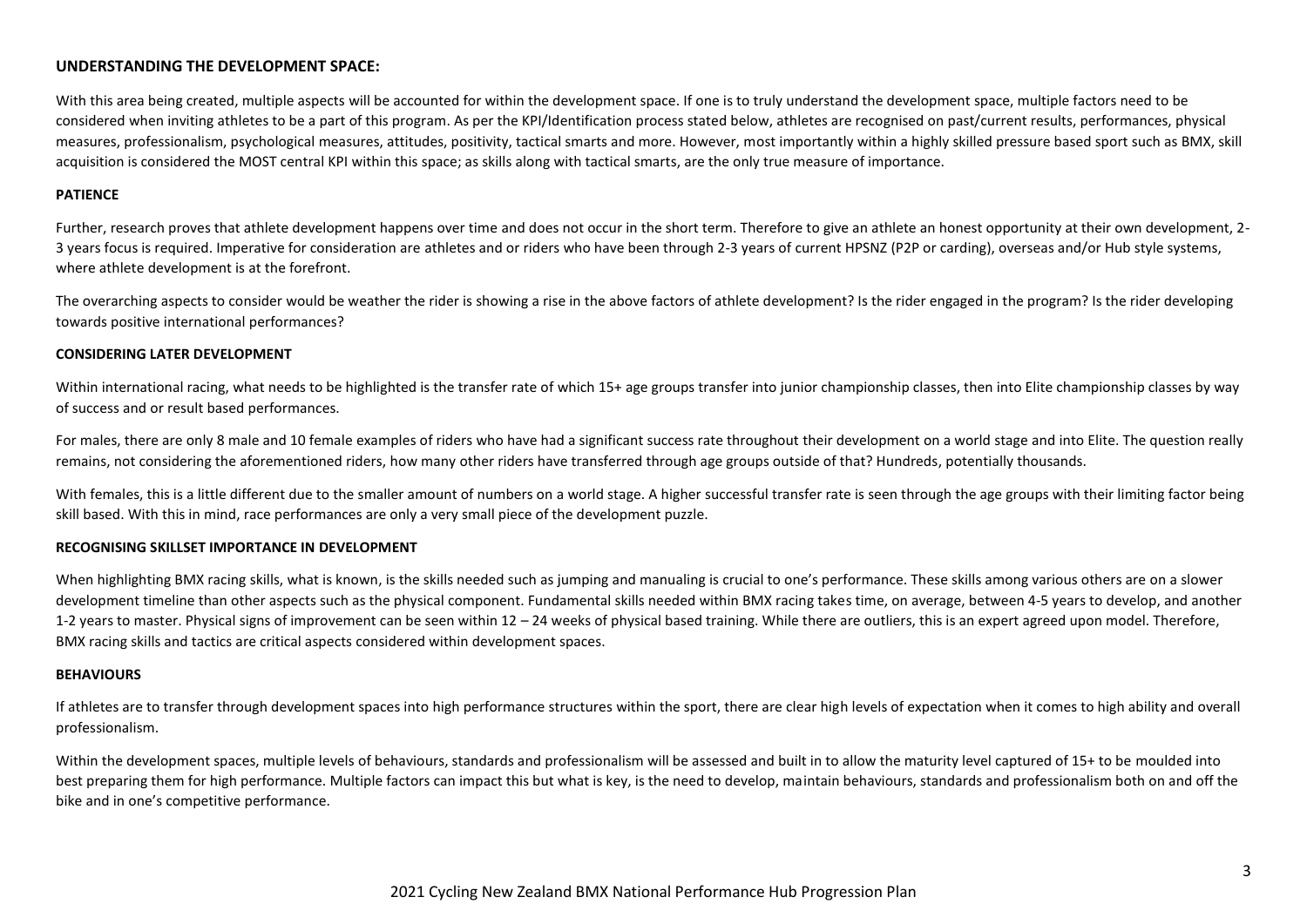#### **CONCLUSION**

The traditional model of rider's race results and performances impacting rider inclusion into a structure or program such as the Cycling New Zealand National BMX Hub are only a very small weighting factor within this space. As highlighted, a development space is a loose system and a lot of unknowns come into the equation. What can be noted as impacting a rider's entry into such a space, is a rider's skillset, tactical ability, mind-set and an individual's stage of development within previous or current development spaces.

#### **CONSIDERATIONS OF THE DEVELOPMENT SPACE:**

#### **Is this rider coachable?**

- Is the rider open minded to new/old approaches to training?
- Is the rider willing to push boundaries never been crossed before?
- Is the rider willing to continually be challenged in training both physically but most importantly skilfully week in week out
- Jumping pro sections, first straights forwards and backwards etc.

#### **Significant signs of an Elite skillset:**

- Is the skill sets tracking and showing signs of an
- Elite level demands?
- Are they demonstrating large portions of prowess in:
	- o Pro sections?
	- o First straights?
	- o Jumping off the 8m hill?

#### **Showing progressive signs of improvements:**

- Is the rider progressing within training and performances both on and off the track?
- Is their skillset lifting?
- Are their physical numbers showing signs of improvement?



#### **Athlete buy in/Engagement:**

- Is the athlete buying into training sessions?
- Are they engaging in the program?
- Are they utilising the resources available to them?
- Are they engaging within the program? Are they invested in improving?

#### **Psychological:**

- Are they displaying a positive attitude?
- Do they work hard?
- Do they work with others knowing they race in an individual sport? Are they responsible?

#### **Professionalism:**

- Understanding that the development age within the sport is largely full of school students, are they willing to act professionally within the sport?
- Are they able to hold a standard within the sport to which is responsible?

| <b>REGIONAL PROGRAMMES</b> | <b>CYCLING PERFORMANCE HUB</b> | <b>HIGH PERFORMANCE</b><br>PROGRAMME |
|----------------------------|--------------------------------|--------------------------------------|
| <b>TALENT DEVELOPMENT</b>  |                                |                                      |
|                            | <b>ELITE DEVELOPMENT</b>       |                                      |
|                            |                                | <b>ELITE</b>                         |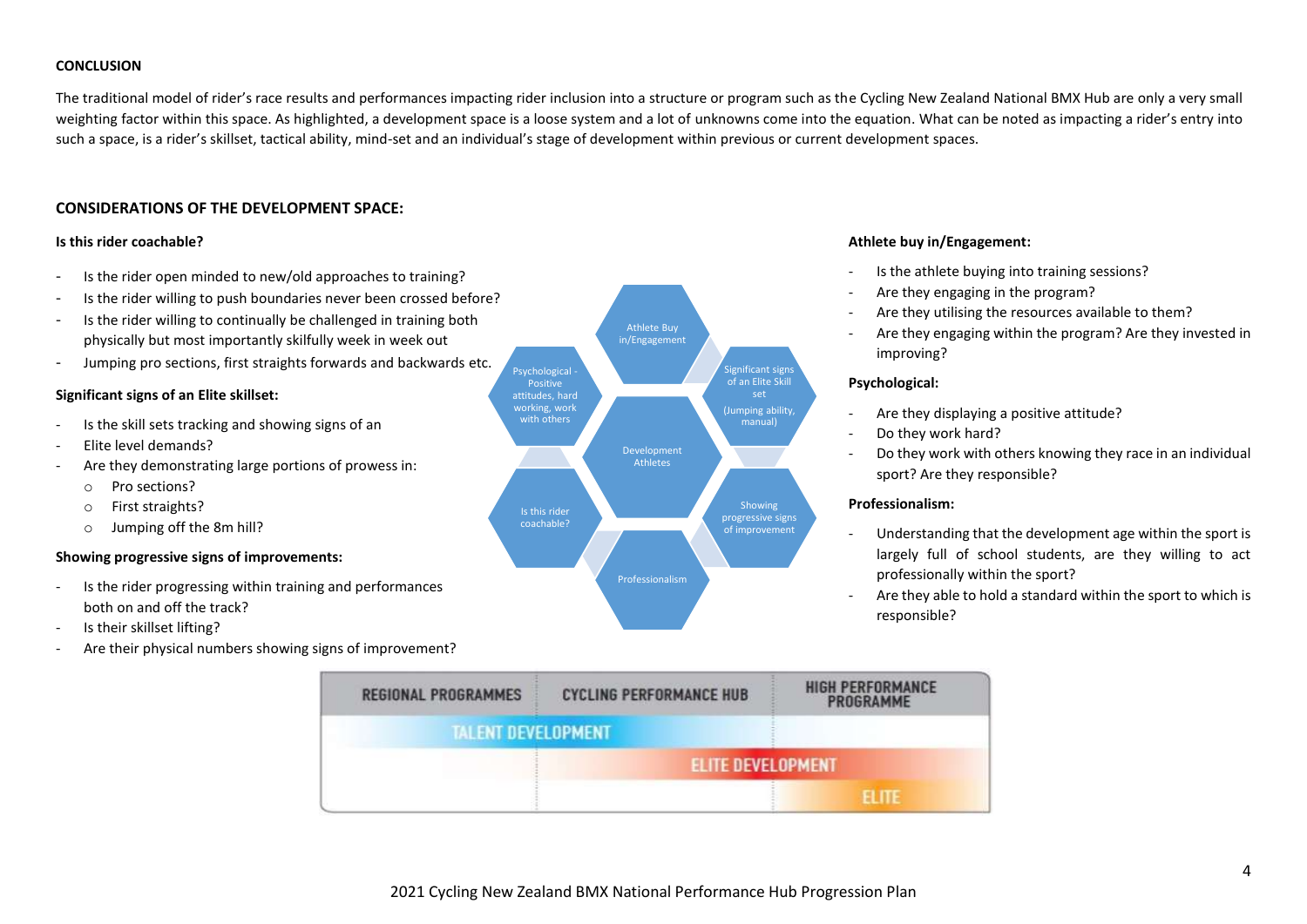

studies in the main Street of

#### ATHLETES ENTERING THE HUB WILL LOOK LIKE:

#### **Male:**  MENTALCHARICTERISTICS \* A clear desire/hunger to improve **Male:** ATTRIBUTES *AENTALCHARICTERISTICS* PHYSICAL themselves on their bike \* Jump Te Awamutu & Cambridge Pro sets consistently (5 times or more in a row) \* Postive and respectful Te Awamutu \* Jump Cambridge & Te Awamutu first \* Team player straights consistently (5 times or more in a \* Engaged \* Professionalism both on and off the bike \* Jump Christchurch City Pro set and first (outside of sport is responsible) Straight consistently (5 times or more in a row) \* Show signs of confidence within both \* Jump North Avons first straight and third jumping and manualing straight pro set consistently (5 times or more in **Female:** \* Deomnstrate coachabiility in day to day coaching environments \* Display the skills to manage laps jumping \* Jump Te Awamutus second amatuer straight **Important to note:**  \* Jump Christchurch Citys first and second consideration for invitations of riders into this program. \* Jump the first jump on a SX track off the 8m

- Where a rider is unfortunate to miss out on being invited to train within this space, multiple options exist where the rider is able to develop, train and continue their progression with open invitations to hub training sessions within Christchurch and the Waikato.
- 

 $\sim$ TECHNICAL SKILLS SKILLS TECHNICAL

row)

a row)

\* Double/Triple/Quad Manuals

\* Display abilities to ride in packs and display skills under pressure

\* Display ability to jump all pro sets above in packs

some jumps around a SX track (NH, PUNI & ROT)

#### **Female:**

double (3rd jump) consistantly (5 times or more in a row)

\* Jump Cambridge & Te Awamutus first & second jump consistantly (5 times or more in a row)

straight consistently (5 times or more in a row)

hill (10 times or more in a row)

\* Jumping through Cambridge third straight consistently (5 times or more in a row)

\* Jumping multiple jumps through Chritchurch citys third straight consistently (5 times or more in a row)

\* Manual Te Awamutu, Cambridges first straight/second/Third straight jumps competently

\* Manual Christchurch citys 2nd/3rd straigtht competently



- In some cases, riders entering the program may or may not fully display the above aspects but will display the majority
- As stated above, environments change. With this evolution, new benchmarks will continue to develop and be created within this space.
- As shown clearly above, technical skills are of the utmost importance upon entering this space. As seen working through mental to physical and onto performances, the priority through each stage drops with performance's being of the least priority. Further, what is shown below of exiting the space, rider's performance becomes more of a priority and the technical skills are lower as the rider will display a greater skillset.
- Where multiple riders display all of the above attributes, the ''understanding the development space'' equation comes back into the forefront of
- 
- **Environments**